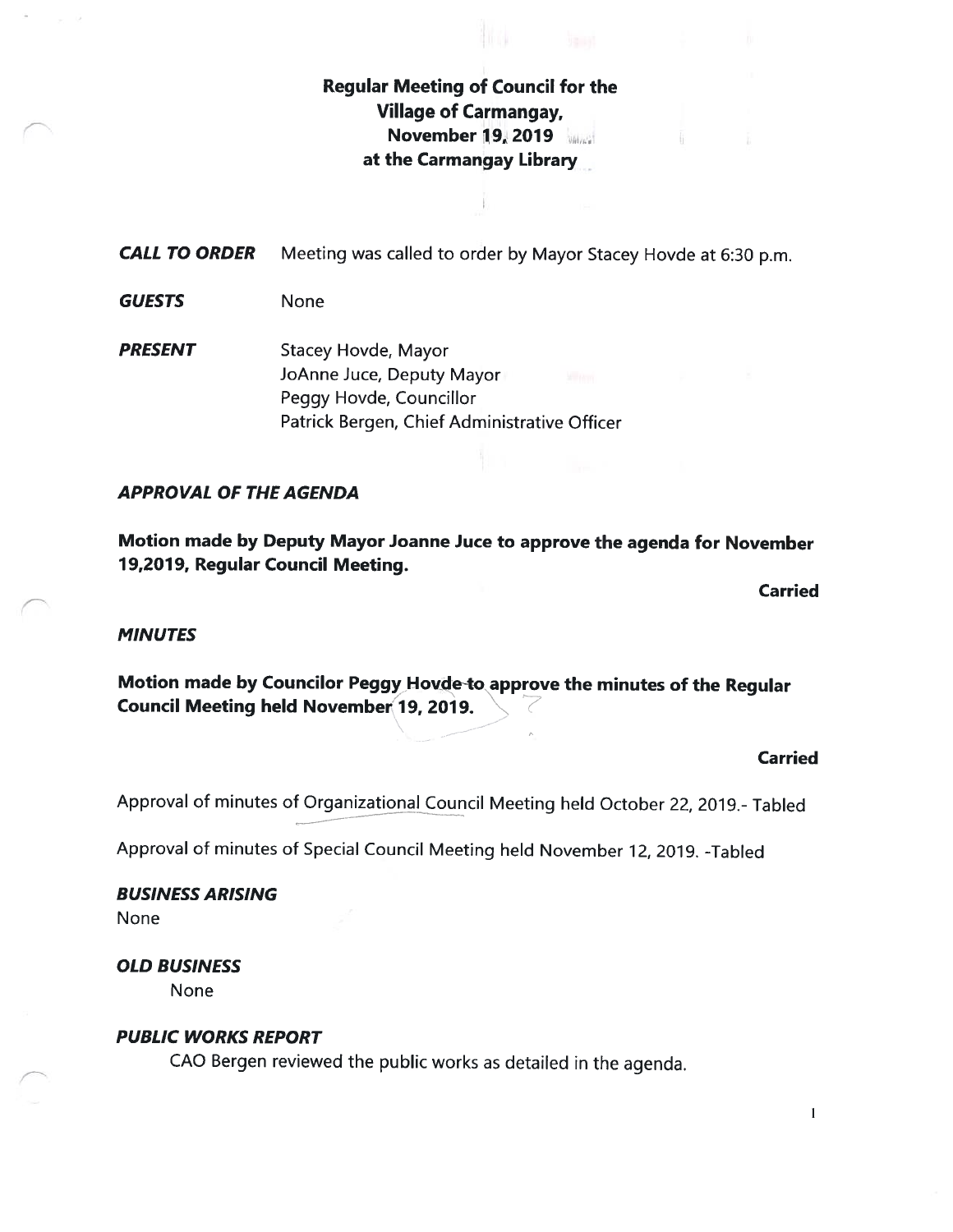#### ADMINISTRA TOR REPORT

CAO Bergen reviewed the administrator report as detailed in the agenda.

# Motion made by Deputy Mayor JoAnne Juce to accept the reports as presented.

Carried

#### **CORRESPONDENCE**

<sup>A</sup> letter was received from Municipal Affairs as displayed in the agenda.

#### FINANCIAL REPORTS

# Motion made by Mayor Stacey Hovde to accept the financial report.

#### Carried

#### NEW BUSINESS

a) Open Public Hearing for Draft Municipal Development Plan Bylaw <sup>791</sup> at 6:54 p.m.

No one spoke in favor No one spoke opposed

Closed Public Hearing at 6:56 p.m.

b) CAO Bergen spoke of Letter of support for Cemetery Kiosk from the Historical Society.

Motion made by Peggy Hovde to invite Historical Society Members for <sup>a</sup> presentation at the next meeting held December 17, 2019.

#### Carried

c) Council reviewed the <sup>2020</sup> to <sup>2022</sup> Operational Plan as presented.

Motion made by Deputy Mayor JoAnne Juce to pass the <sup>2020</sup> to <sup>2022</sup> Operational Plan.

Carried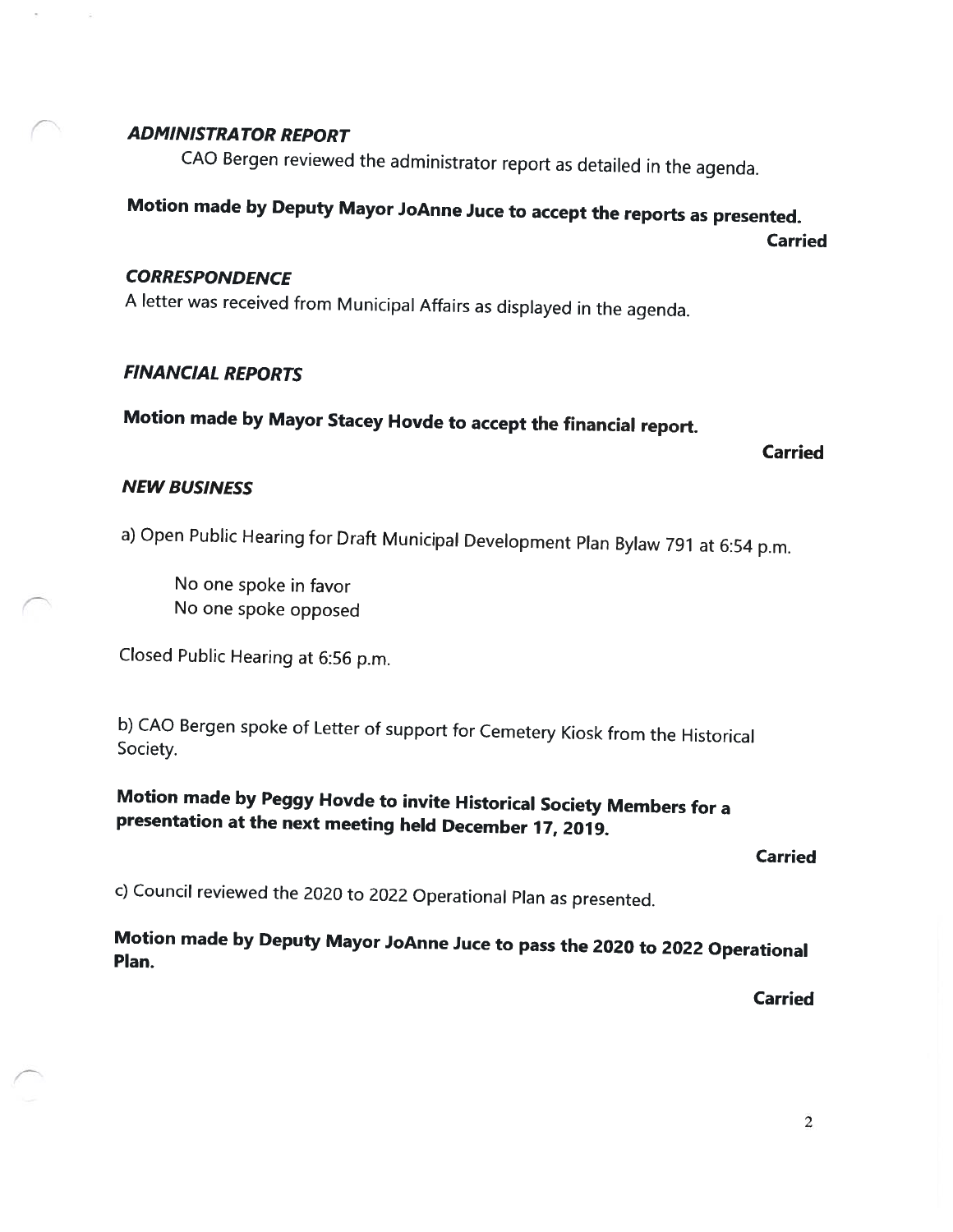d) Council reviewed the 2020 Interim Operational Budget as presented

## Motion made by Mayor Stacey Hovde to pass the <sup>2020</sup> Interim Operational Budget.

#### Carried

e) Council reviewed the 5-year capital <sup>p</sup>lan

Motion made by Councilor Peggy Hovde to accept the <sup>2020</sup> to <sup>2024</sup> Capital Plan.

# Motion made by Deputy Mayor Joanne Juce to accept the <sup>2020</sup> Capital Budget.

f) Council reviewed the proposed Christmas hours

# Motion made by Councillor Peggy Hovde to accept Christmas hours as amended. Carried

#### REPORTS

#### a) ORRSC

Meeting was held December 5, 2019, Elections were held, Budget was passed, wages 1.5%. 1% increase in membership fees. Warren Buffet quote, PRICE IS WHAT YOU PAY VALUE IS WHAT YOU GET

#### b) MARQUIS

The Lodge continues to have vacancies, while the self-contained units and Villas in Vulcan have <sup>a</sup> long waiting list. Finances are in relatively good shape. In addition to the election of the Chair, and Vice- Chair for the coming year the Board also chose <sup>3</sup> Board members for the Wage, Finance and Audit Committee and <sup>3</sup> Board members for the Policy Review Committee (same ones for both). The CAD has <sup>g</sup>iven notice, so the Board needs to hire <sup>a</sup> new CAD to start in the new year. That person will need to be up to speed by January 31, 2020.They are actively seeking that new person. The former CAD may remain on board in <sup>a</sup> different capacity.

#### c) VULCAN DISTRICT SOLID WASTE

There was no meeting

## d) CARMANGAY AND DISTRICT LIBRARY BOARD

The <sup>2020</sup> budget is almost complete. Thus far the Library seems to be Ok financially.

November has been earmarked for <sup>a</sup> celebration of Indigenous traditions.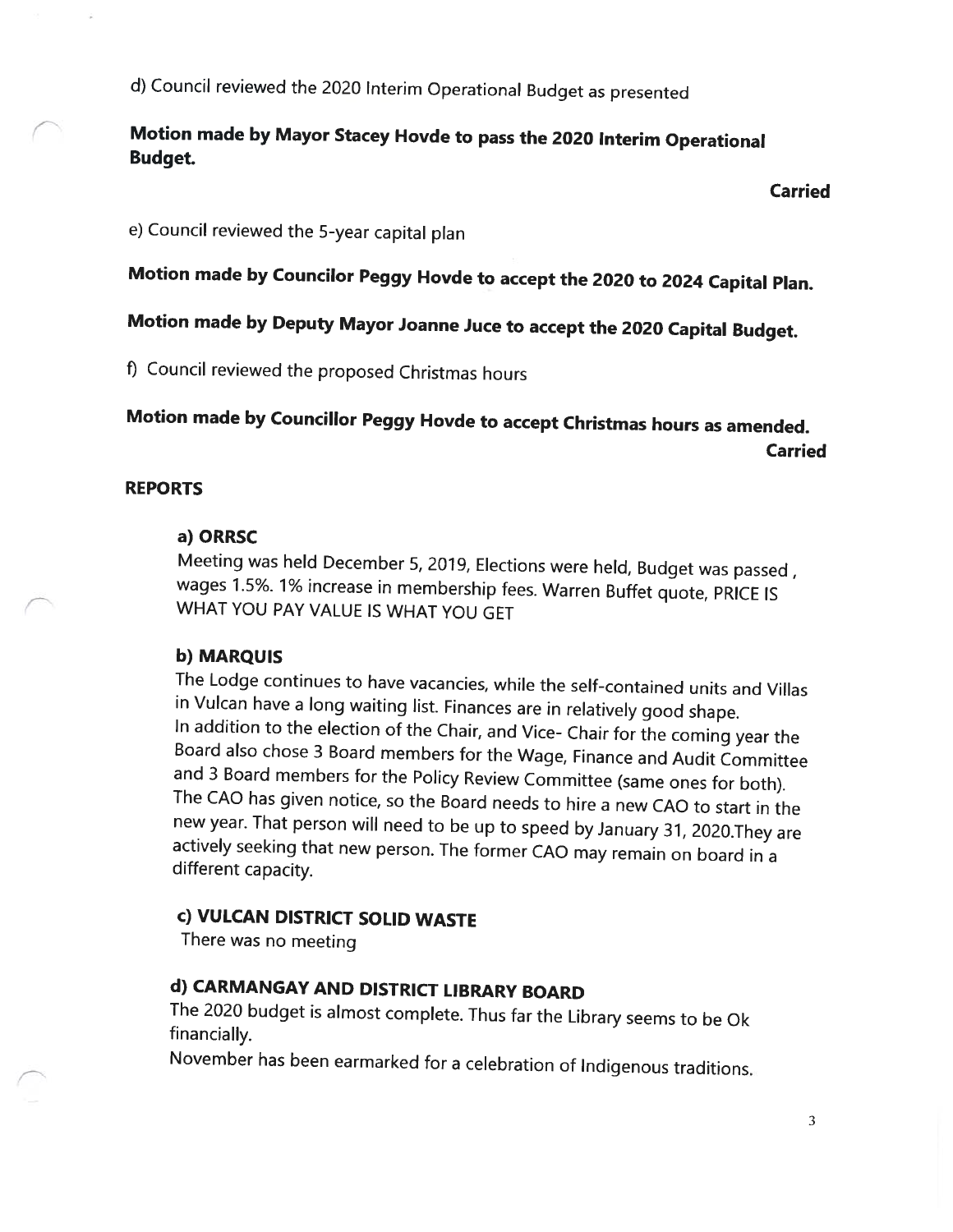Christmas programming is almost finalized. The Library will decorate <sup>a</sup> tree on Nov24 for the Light up the Park on Dec 1.

Some time was spent at the last meeting on revising and updating Library Policies to better reflect new labor laws and OH&S regulations. This will be an ongoing process until all Policies have been reviewed and approved by the Board.

#### e) FCSS

FCSS has received their funding from the Province and will be able to complete the year without significant cutbacks.

The revamp of the Youth Centre, <sup>p</sup>lus new staffing, has created an increase in attendance by Vulcan's teens. Unfortunately, there continue to be occasional sewer backups, which cause shutdowns. The age of the building may be the problem.

Joan Peterson has been hired as the new Community Liaison.

The FCSS Director will be attending the Provincial FCSS AGM later in November. We are reminded that the Holiday Train will be arriving in Vulcan on December 10, at 3:15. Activities and entertainment are <sup>p</sup>lanned, with FCSS assisting some of these.

f) HALL BOARD

There was no meeting.

g) SOUTHGROW

Unable to attend.

h) TWIN VALLEY REGIONAL WATER COMMISSION

There was no meeting.

**i) MAYORS AND REEVES OF SOUTHWEST ALBERTA** 

There was no meeting.

j) HISTORICAL SOCIETY No Meeting

I) Chinook Arch There was no meeting.

m) Teepee Ring Committee There was no meeting.